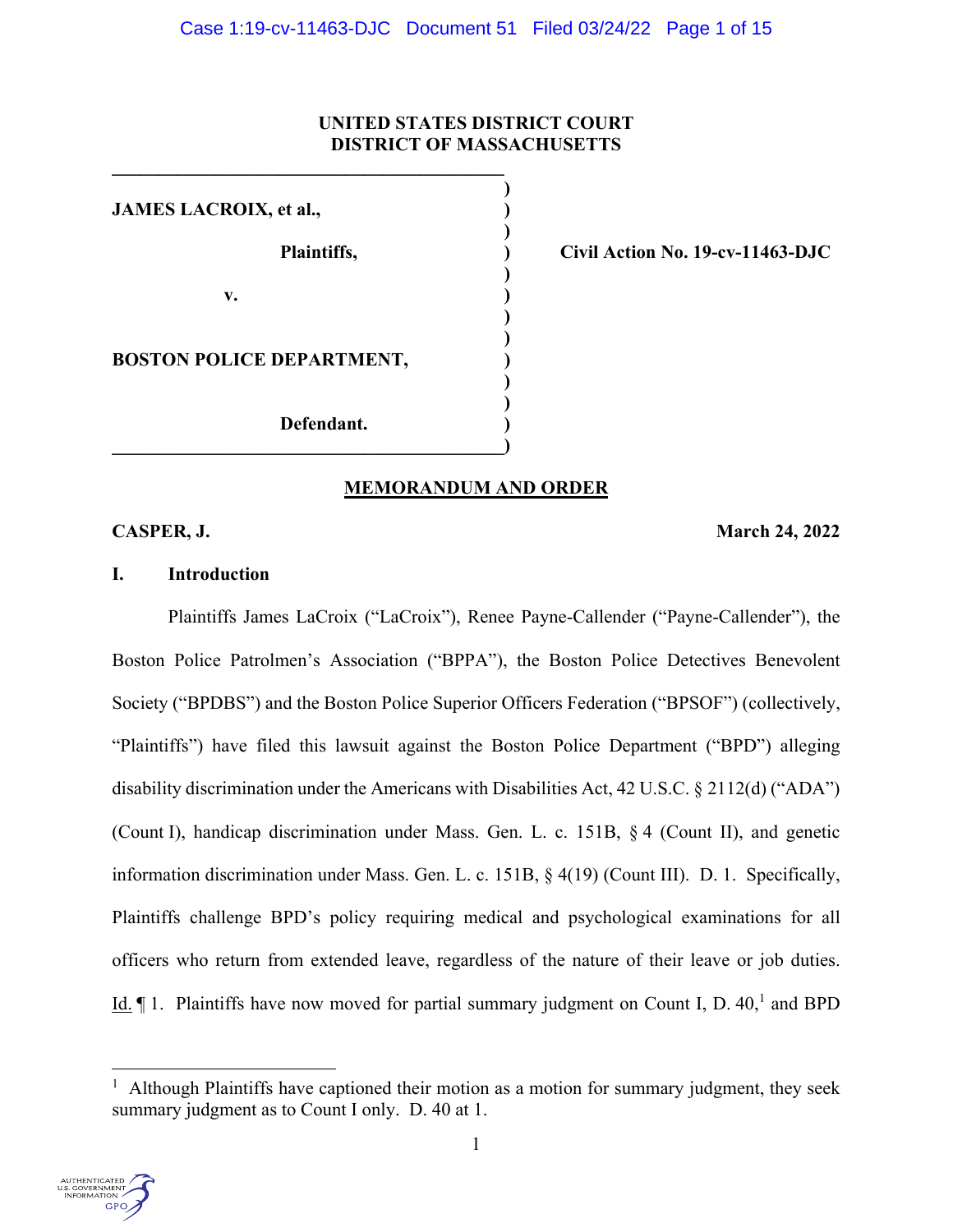#### Case 1:19-cv-11463-DJC Document 51 Filed 03/24/22 Page 2 of 15

has filed a cross-motion for partial summary judgment,  $D. 47<sup>2</sup>$  For the reasons stated below, the Court ALLOWS Plaintiffs' motion for partial summary judgment, D. 40, and DENIES BPD's cross-motion for partial summary judgment, D. 47.

#### **II. Standard of Review**

The Court grants summary judgment where there is no genuine dispute as to any material fact and the undisputed facts demonstrate that the moving party is entitled to judgment as a matter of law. Fed. R. Civ. P. 56(a). "A fact is material if it carries with it the potential to affect the outcome of the suit under applicable law." Santiago–Ramos v. Centennial P.R. Wireless Corp., 217 F.3d 46, 52 (1st Cir. 2000). The movant bears the burden of demonstrating the absence of a genuine issue of material fact. Carmona v. Toledo, 215 F.3d 124, 132 (1st Cir. 2000); see Celotex v. Catrett, 477 U.S. 317, 323 (1986). If the movant meets its burden, the non-moving party may not rest on the allegations or denials in its pleadings, Anderson v. Liberty Lobby, Inc., 477 U.S. 242, 256 (1986), but must come forward with specific admissible facts showing that there is a genuine issue for trial. Borges ex rel. S.M.B.W. v. Serrano–Isern, 605 F.3d 1, 5 (1st Cir. 2010). The Court "view[s] the record in the light most favorable to the nonmovant, drawing reasonable inferences in his favor." Noonan v. Staples, Inc., 556 F.3d 20, 25 (1st Cir. 2009). "When deciding cross-motions for summary judgment, the court must consider each motion separately, drawing inferences against each movant in turn." Reich v. John Alden Life Ins. Co., 126 F.3d 1, 6 (1st Cir. 1997). "Conclusory allegations, improbable inferences, and unsupported speculation," however, are "insufficient to establish a genuine dispute of fact." Travers v. Flight Servs. & Sys., Inc., 737

<sup>&</sup>lt;sup>2</sup> BPD has filed an "opposition and a cross-motion." D. 47. Although BPD states that it "seeks" dismissal on all Counts," id. at 2, BPD's motion addresses Count I, the ADA claim, only. D. 47 at 5-11. Accordingly, the Court considers BPD's motion as a motion for partial summary judgment as to Count I.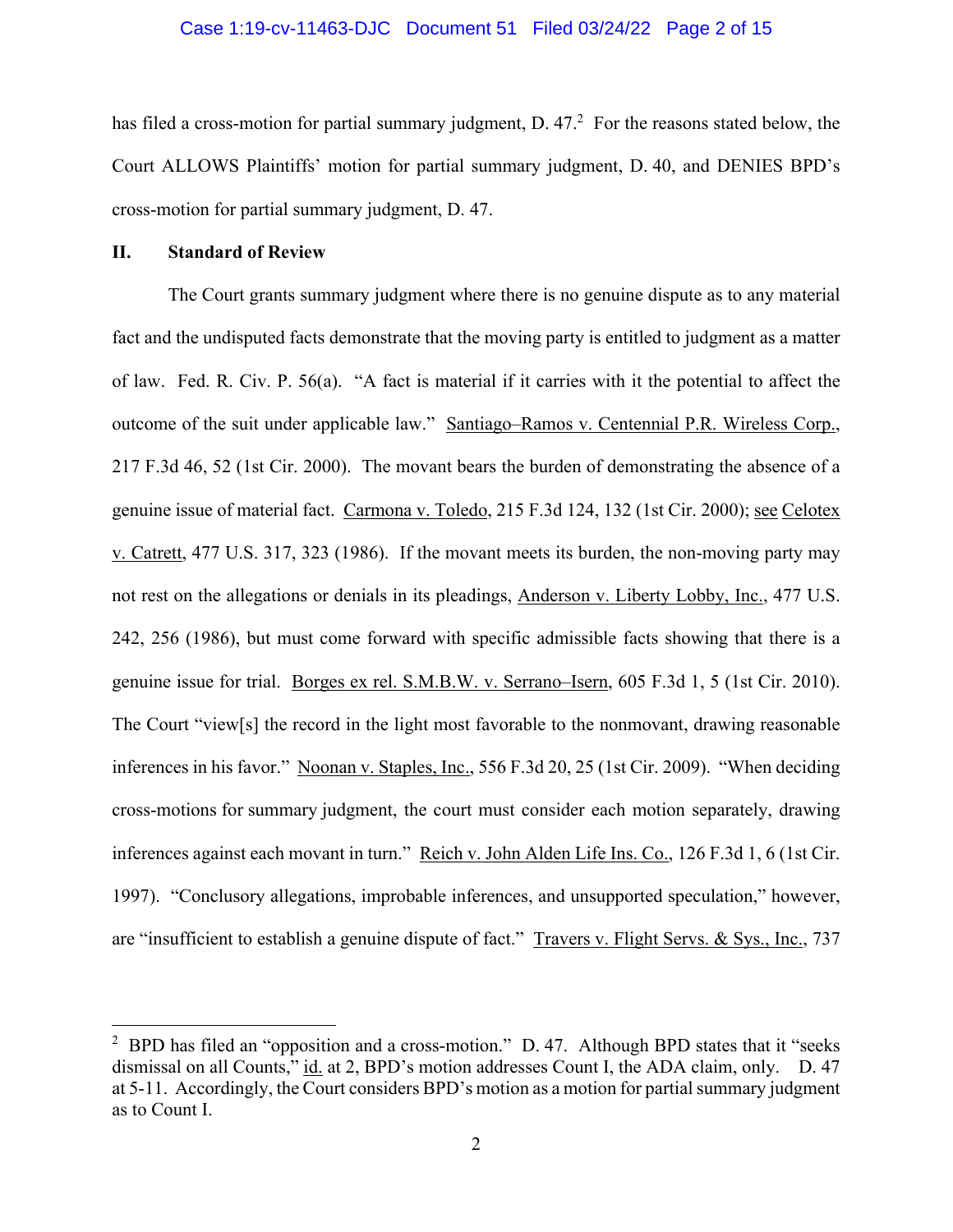F.3d 144, 146 (1st Cir. 2013) (citation and internal quotation mark omitted).

# **III. Factual Background**

Although the Court previously addressed the allegations in this case in denying BPD's motion to dismiss, the Court has the cross motions for summary judgment before it on a more developed record<sup>3</sup> and, unless otherwise noted, the following facts are undisputed.<sup>4</sup> LaCroix joined BPD in 2004 and he currently works as a patrol officer. D. 41 at 3, 21. Payne-Callender is a detective, id. at 3, and it appears that she has worked for BPD since at least the "early 1990s." See D. 41 at 38. The BPPA is the collective bargaining agent for all BPD patrol officers, including LaCroix. D.  $1 \nparallel 6$ . BPDBS is the collective bargaining agent for all BPD detectives, including Payne-Callender. Id. at  $\P$  7. BPSOF is the collective bargaining agent for all BPD uniformed sergeants, lieutenants and captains. Id. at ¶ 8.

Although BPD "does not have a written policy" regarding examinations following extended leaves of absence, it is "[BPD's] consistent practice" that officers must be cleared by at least one BPD clinician before they may return to work after an extended leave. D. 41 at 16 (letter dated December 20, 2018 from BPD Deputy Superintendent Steven Whitman). Specifically, BPD Superintendent James G. Hasson ("Hasson") attests that officers who have been on leave for three or months must undergo a physical examination by a BPD clinician prior to returning to work.

<sup>&</sup>lt;sup>3</sup> The record now includes answers to interrogatories, D. 41 at 18–48, and the affidavits of BPD Superintendent James G. Hasson, D. 47-1, and BPD psychiatrist Andrew Brown, D. 47-2.

<sup>&</sup>lt;sup>4</sup> BPD did not submit its own statement of material facts as required by Local Rule 56.1. In BPD's response to Plaintiffs' statement of material facts, BPD asserts that it "does not dispute the Plaintiffs' brief statement of material facts." D. 47 at 2. Accordingly, Plaintiffs' statements are deemed admitted for summary judgment purposes. See Stonkus v. City of Brockton Sch. Dep't, 322 F.3d 97, 102 (1st Cir. 2003) (quoting D. Mass. L.R. 56.1) (providing that "[m]aterial facts of record set forth in the statement required to be served by the moving party will be deemed for purposes of the motion to be admitted by the opposing parties unless controverted by the statement required to be served by opposing parties").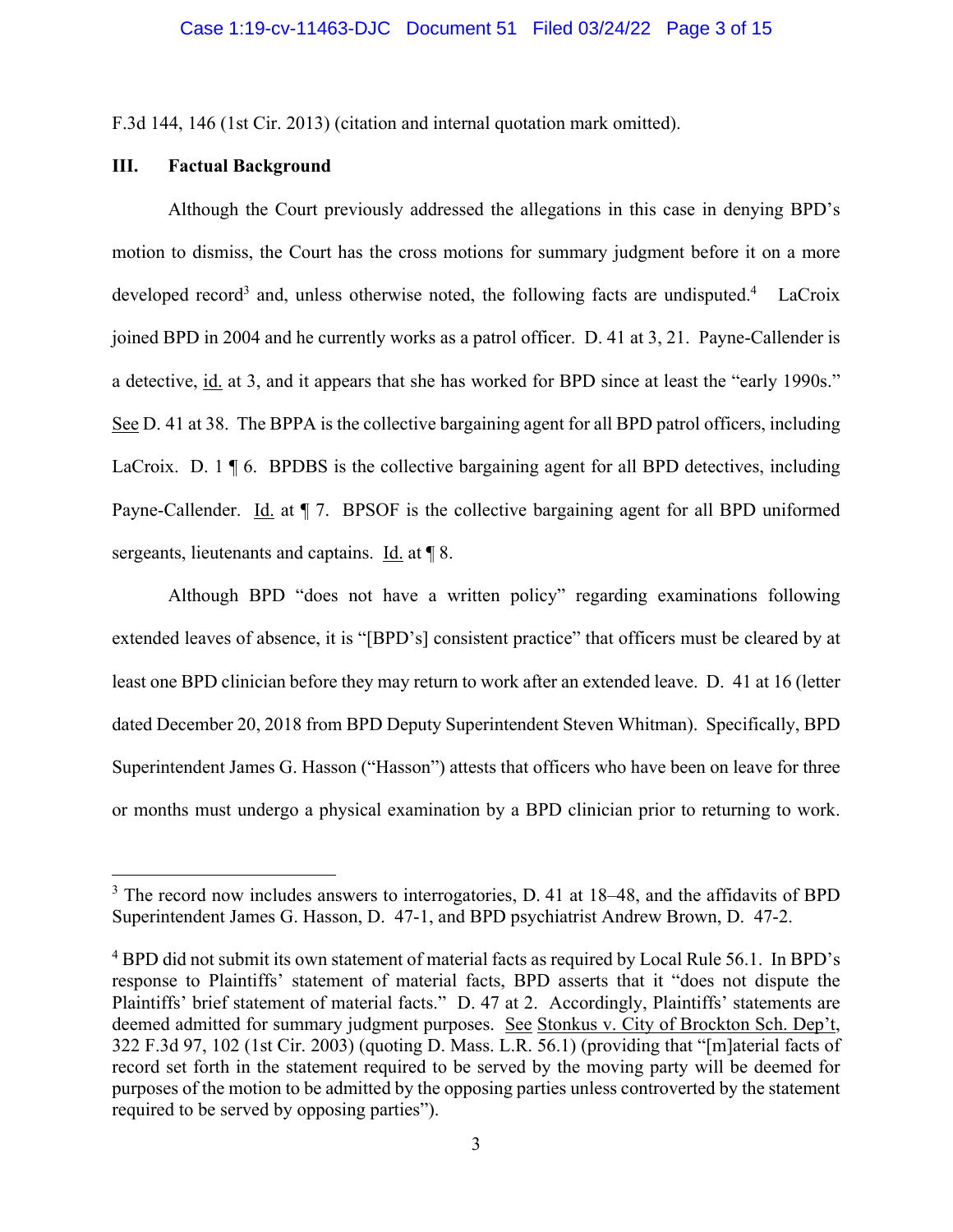#### Case 1:19-cv-11463-DJC Document 51 Filed 03/24/22 Page 4 of 15

D. 47-1 ¶ 14 (Aff. of Superintendent James G. Hasson); <u>see</u> D. 41 at 16. Additionally, officers who have been on leave for six months must also undergo a psychological examination performed by BPD psychiatrist Andrew Brown, M.D. ("Dr. Brown"). Id. at  $\P$  15; see D. 41 at 16.

On March 6, 2015, LaCroix sustained back and hip injuries while he was on duty. D. 41 at 26. LaCroix was placed on leave due to his injuries, id. at 3, and remained out of work until he was cleared to return by his doctors in December 2018, D. 1  $\P$  10. While he was recovering, LaCroix met with BPD's occupational physician, Deiter Affeln ("Dr. Affeln"). D. 1 ¶ 11. The examinations by Dr. Affeln focused on LaCroix's leg and back injuries and he cleared LaCroix to return to light duty work with restrictions on December 4, 2018. Id. Around that time, LaCroix was informed that he would also be required to be examined by BPD's psychiatrist, Dr. Brown, before returning to work because he had been on leave for more than six months. Id. at  $\P$  12. LaCroix complied and met with Dr. Brown on December 13, 2018. Id. at ¶ 13. During the examination, Dr. Brown explained that LaCroix was required to undergo the psychological examination because he had been on leave for more than six months. D. 41 at 22. LaCroix asked Dr. Brown whether anyone at BPD had raised concerns regarding his mental health and Dr. Brown replied that he was not aware of any such concerns. **Id.** at 23. Subsequently, Dr. Brown approved LaCroix's return to work. D. 1  $\P$  13.

Payne-Callender went on extended leave, D. 41 at 3, after she injured her right Achilles tendon while on duty on February 28, 2018, id. at 39. Payne-Callender was eventually cleared to return to work by her doctor on January 11, 2019. D. 1 ¶ 15. While recovering, Payne-Callender occasionally met with BPD's Medically Incapacitated Section regarding her injury. Id. at ¶ 16. Eventually, BPD registered nurse Zelma Greenstein examined Payne-Callender and cleared her as physically able to return to partial duty. D. 41 at 33. Sometime thereafter, BPD informed Payne-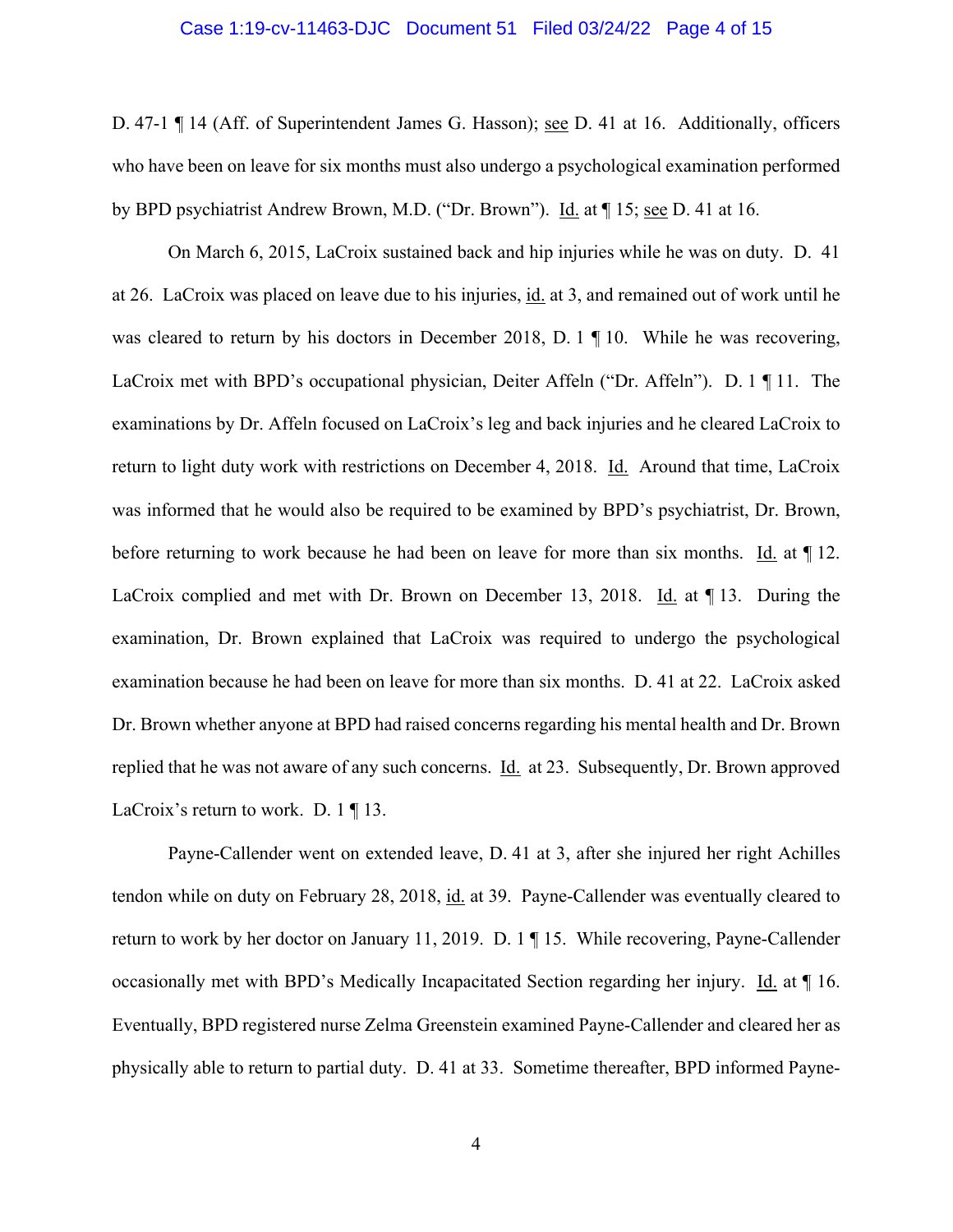#### Case 1:19-cv-11463-DJC Document 51 Filed 03/24/22 Page 5 of 15

Callender that she would not be fully cleared to return to work without a psychological examination by Dr. Brown. Id. Payne-Callender complied and met with Dr. Brown on January 31, 2019. D. 1 ¶ 19. During the examination, Dr. Brown explained that Payne-Callender was being examined "due to the length of time that [she had] been out of work." D. 41 at 33. Payne-Callender asked whether anyone at BPD had raised concerns regarding her mental health and Dr. Brown informed her that they had not. Id. at 3. Subsequently, Dr. Brown cleared Payne-Callender to return to work. D.  $1 \nvert 19$ .

Plaintiffs do not dispute, as BPD Superintendent Hasson attests, that police officers experience frequent exposure to job-related stress and traumatic events. D. 47-1 ¶ 18. "Law enforcement is a safety-sensitive occupation: the essential duties of the occupation necessarily imply that the risks associated with mental dysfunction in law enforcement officers are extremely high." D. 47-2 ¶ 8 (Aff. of Dr. Andrew Brown). "[T]he risks associated with functional decline among police officers entail not only the personal health and well-being of the individual police officer but also directly impact the health and well-being of the public." Id. Plaintiffs allege, however, that the blanket requirement for a physical examination after three-month leave and an additional psychological examination after six-month leave violates the ADA.

#### **IV. Procedural History**

 Plaintiffs instituted this action against BPD on July 3, 2019. D. 1. This Court denied BPD's motion to dismiss. D. 20. Plaintiffs and BPD have each moved for partial summary judgment on Count I, disability discrimination under the ADA. D. 40; D. 47. The Court heard the parties on the pending motions and took the matters under advisement. D. 49.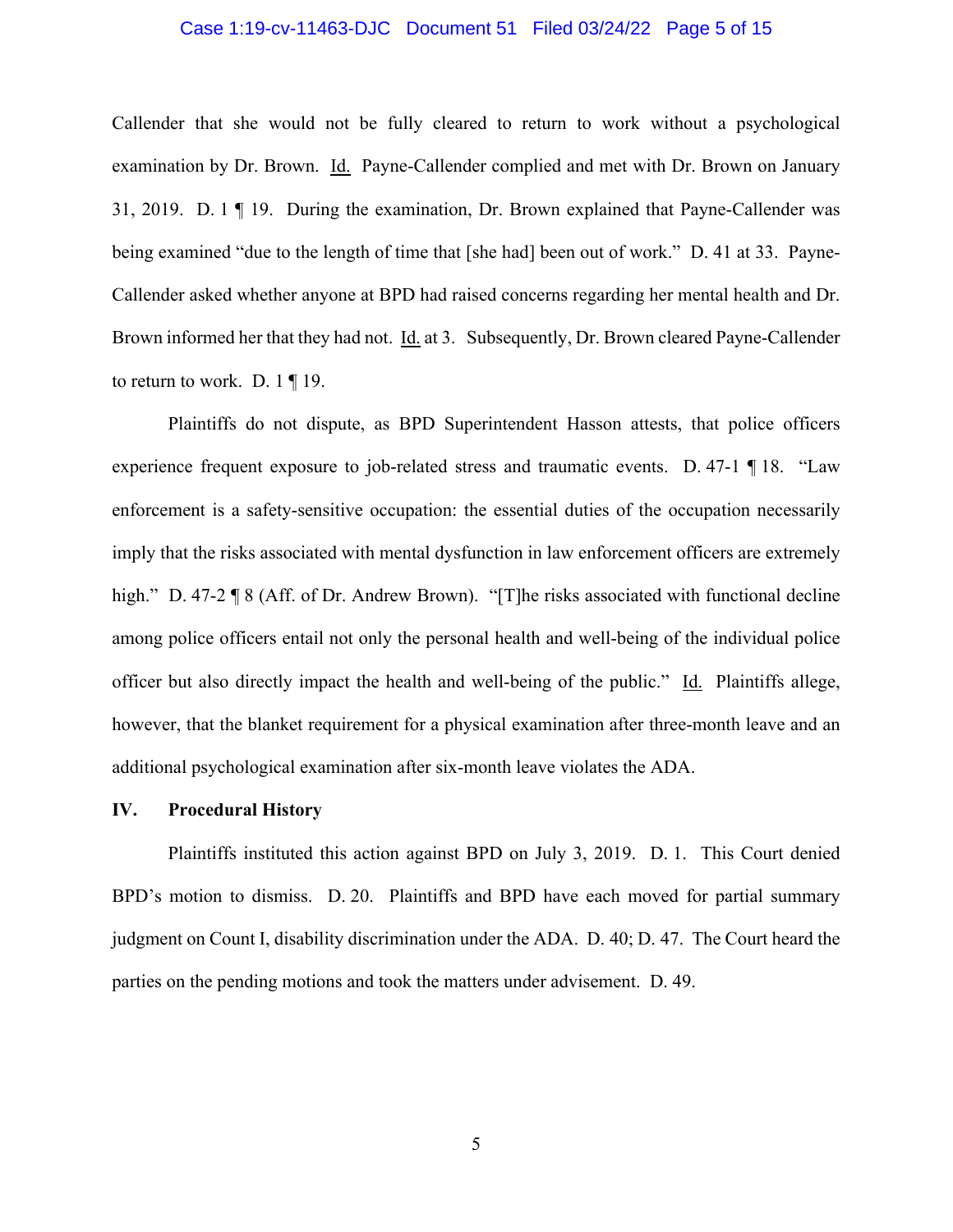### **V. Discussion**

#### **A. Americans with Disabilities Act**

 Plaintiffs allege that BPD's policy requiring all officers to undergo physical examinations after three months of leave and, after six months of leave, an additional psychological examinations violates the ADA, D. 1  $\P$  24–26, specifically 42 U.S.C. § 12112(d)(4)(A).

### *1. ADA Violation*

Plaintiffs challenge BPD's extended leave policies on the grounds that the required examinations apply to an overly broad class of officers, regardless of the reason for the leave or an officer's specific job assignment. D. 41 at 5–8. Specifically, Plaintiffs object to BPD requiring post-leave examinations that are "unrelated to workplace injuries." D. 41 at 5 & n.1.<sup>5</sup> In doing so, Plaintiffs rely upon Section 12112(d)(4)(A) of the ADA and case law, including Port Auth. Police Benevolent Ass'n v. Port Auth. of N.Y. & N.J., 283 F. Supp. 3d 72 (S.D.N.Y. 2017) (hereinafter, "Port Authority"). Id. at 6–8. Similar to the examinations at issue here, the relevant policies in Port Authority required all police officers to undergo fitness-for-duty examinations following injuries or illnesses. Port Authority, 283 F. Supp. 3d at 88-89 (granting summary judgment for plaintiff as to the claim for fitness-for-duty examinations for sick leave for more than five days violated the ADA).

In response, BPD spends a lot of time arguing that the ADA does not apply here because LaCroix and Payne-Callender have not shown they are disabled. D. 47 at 5–7. BPD raised this same argument in its motion to dismiss, which the Court denied. D. 20 at 8–10; LaCroix v. Bos. Police Dep't, 454 F. Supp. 3d 97, 104–05 (D. Mass. 2020) (concluding that "Plaintiffs are not

<sup>&</sup>lt;sup>5</sup> "[P]laintiffs do not challenge any BPD policy requiring that officers suffering from a workrelated injury may be subjected to an examination to determine that the workplace injury is resolved."  $\underline{Id}$  at 5 n.1.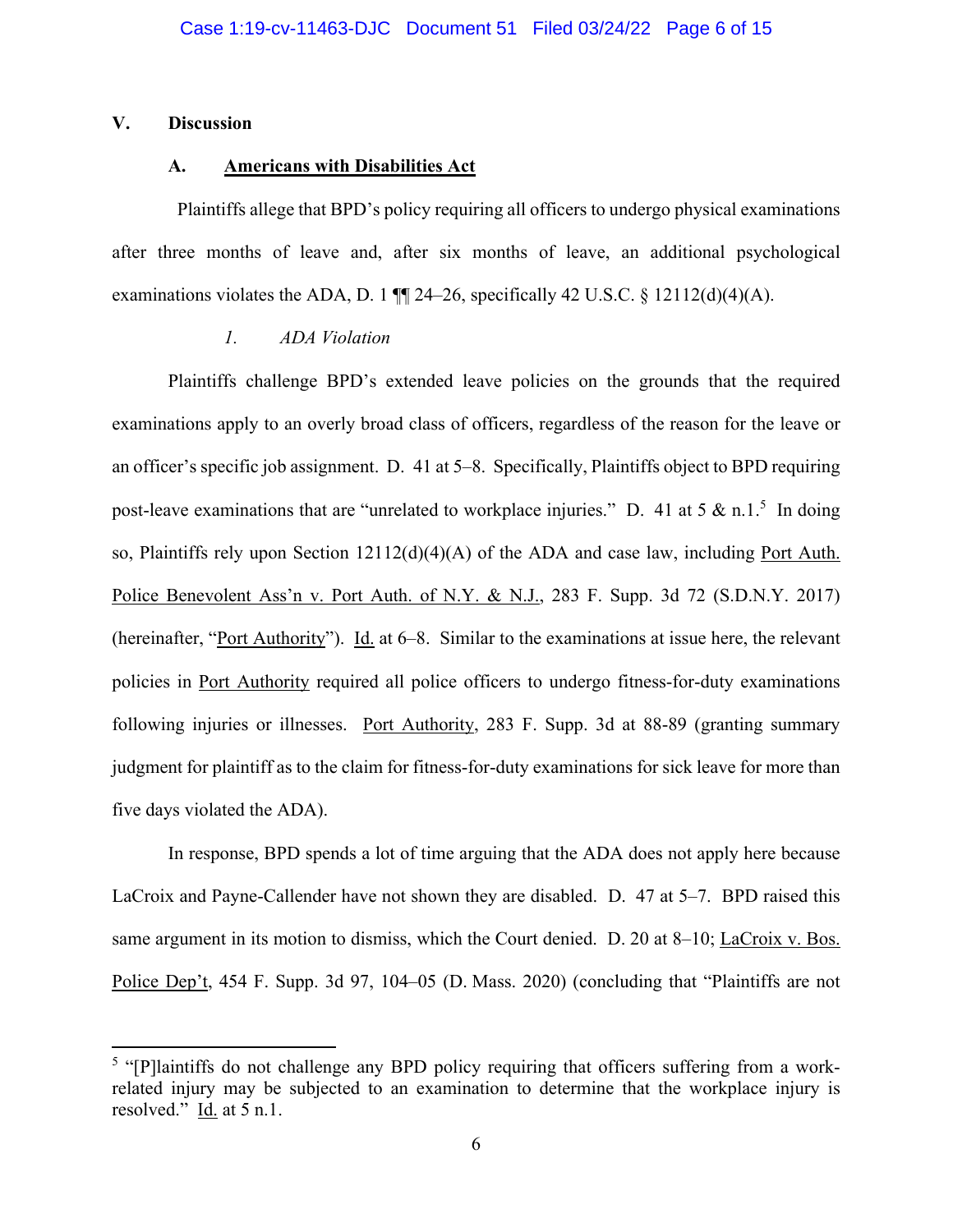#### Case 1:19-cv-11463-DJC Document 51 Filed 03/24/22 Page 7 of 15

required to establish that they have a disability to challenge BPD's medical and psychological examination policy under 42 U.S.C. § 12112(d)")). Specifically, BPD continues to contend that Plaintiffs have not established a *prima facie* case for disability discrimination or shown pretext under the McDonnell Douglas framework. D. 47 at 5 (citing McDonnell Douglas Corp. v. Green, 411 U.S. 792 (1973)). Under McDonnell Douglas, to establish a *prima face* case of discrimination, the plaintiff must show: "(1) that she was 'disabled' within the meaning of the ADA; (2) that she was able to perform the essential functions of her job with or without accommodation; and (3) that she was discharged or adversely affected, in whole or in part, because of her disability [(i.e., suffered an adverse employment action)]." López-López, 958 F.3d at 104 (alteration in original) (quoting Ruiz Rivera v. Pfizer Pharms., LLC, 521 F.3d 76, 82 (1st Cir. 2008)).

As this Court has previously noted, LaCroix, 454 F. Supp. at 104–05, BPD's argument is not consistent with case law. Although McDonnell Douglas generally applies in employment discrimination cases lacking direct evidence of discriminatory animus, Mancini v. City of Providence, 909 F.3d 32, 38 (1st Cir. 2018), courts have consistently ruled that this burden-shifting framework does not apply to medical inquiry claims brought under Section 12112(d)(4)(A) of the ADA, see, e.g., Coffey v. Norfolk S. Ry. Co., 23 F.4th 332, 336 n.1 (4th Cir. 2022) (noting that "[o]ther circuits to address this issue have found that improper medical inquiry claims under the ADA § 12112(d)(4)(A) stand apart from general claims of discrimination under § 12112(a) and do not require the plaintiff to show he is disabled" (citations omitted)); Wright v. Illinois Dep't of Child. & Fam. Servs., 798 F.3d 513, 522 (7th Cir. 2015); Owusu-Ansah v. Coca-Cola Co., 715 F.3d 1306, 1311 (11th Cir. 2013) (concluding that " $\S$  12112(d)(4)(A) protects employees who are not disabled"); Kroll v. White Lake Ambulance Auth., 691 F.3d 809, 816 (6th Cir. 2012); Thomas v. Corwin, 483 F.3d 516, 527 (8th Cir. 2007); Conroy v. New York State Dep't of Corr. Servs.,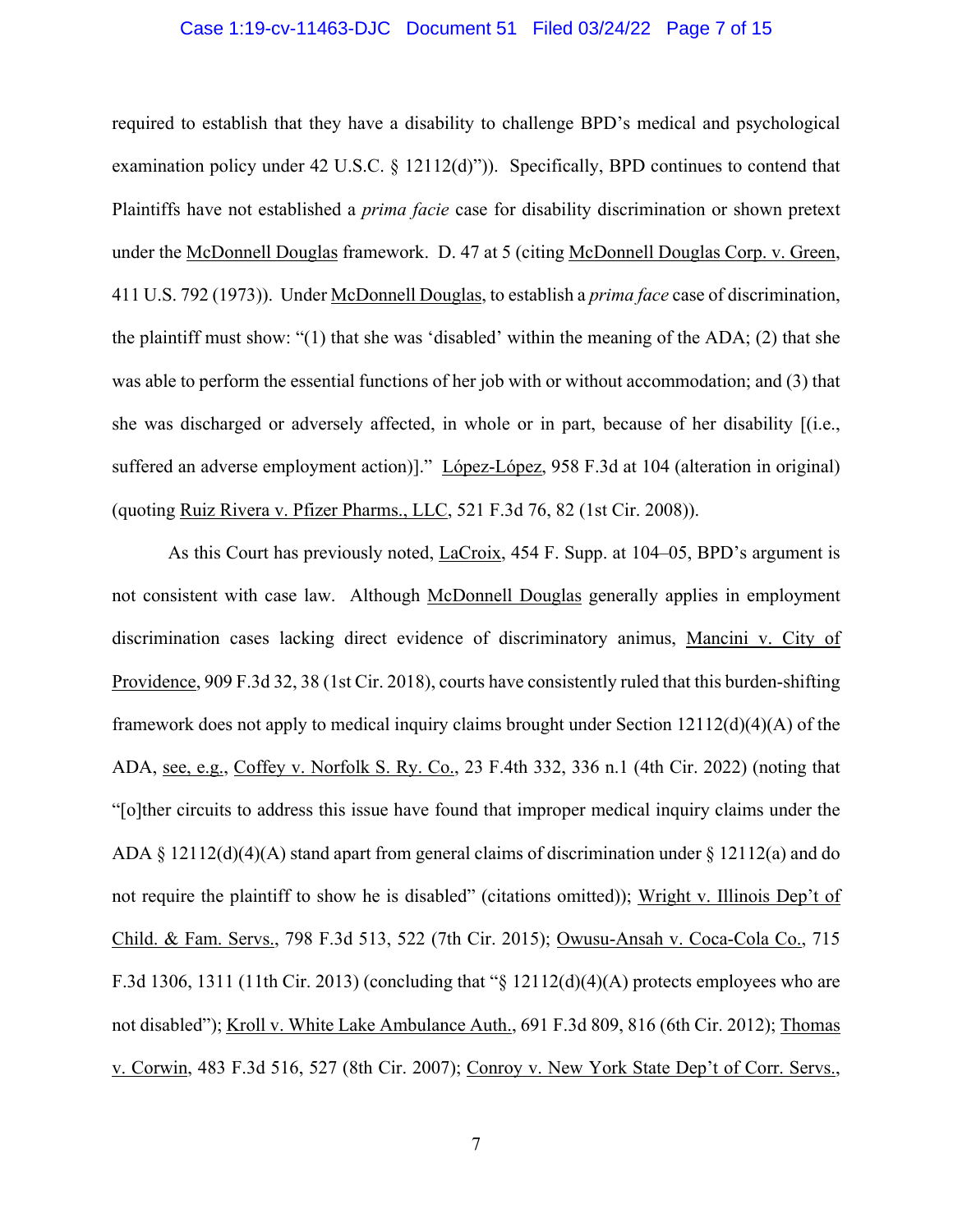#### Case 1:19-cv-11463-DJC Document 51 Filed 03/24/22 Page 8 of 15

333 F.3d 88, 94–95 (2d Cir. 2002); Roe v. Cheyenne Mountain Conference Resort, 124 F.3d 1221, 1229 (10th Cir. 1997). This Court agrees that it "makes little sense to require an employee to demonstrate that he has a disability to prevent his employer from inquiring as to whether or not he has a disability." Cossette v. Minnesota Power & Light, 188 F.3d 964, 969 (8th Cir. 1999) (quoting Griffin v. Steeltek, Inc., 160 F.3d 591, 594 (10th Cir. 1998)); LaCroix, 454 F. Supp. 3d at 104-05. Plaintiffs, therefore, still do not need to show they are disabled for the purposes of bringing their claim under Section  $12112(d)(4)(A)$  claim under the ADA. See Coffey, 23 F.4th 336 n.1; LaCroix, 454 F. Supp. 3d at 104-05.

Instead of relying upon the burden shifting framework, Plaintiffs claim here that the BPD policy violates 42 U.S.C. § 12112(d)(4)(A), which provides that "[a] covered entity shall not require a medical examination and shall not make inquiries of an employee as to whether such employee is an individual with a disability or as to the nature or severity of the disability, unless such examination or inquiry is shown to be job-related and consistent with business necessity." Id. Here, where there is no debate that BPD is a "covered entity" and, as discussed above, Plaintiffs need not allege that they are disabled to invoke Section 12112(d)(4)(A), resolution of this matter turns upon whether the examination required under the BPD policy is job-related and consistent with business necessity, a burden that is on BPD to satisfy.

### *2. Business Necessity Exception*

"[A]n employer may be justified in requiring a medical examination of a current employee so long as it is shown to be 'job-related and consistent with business necessity.'" López-López v. Robinson Sch., 958 F.3d 96, 105 (1st Cir. 2020) (citing Grenier v. Cyanamid Plastics, Inc., 70 F.3d 667, 672 (1st Cir. 1995) (quoting 42 U.S.C. § 12112(d)(4)). The parties here do not separately address whether examining officers' fitness-for-duty under the BPD policy is "job-related" and based upon the present record, there is nothing to suggest that the parties have a basis for disputing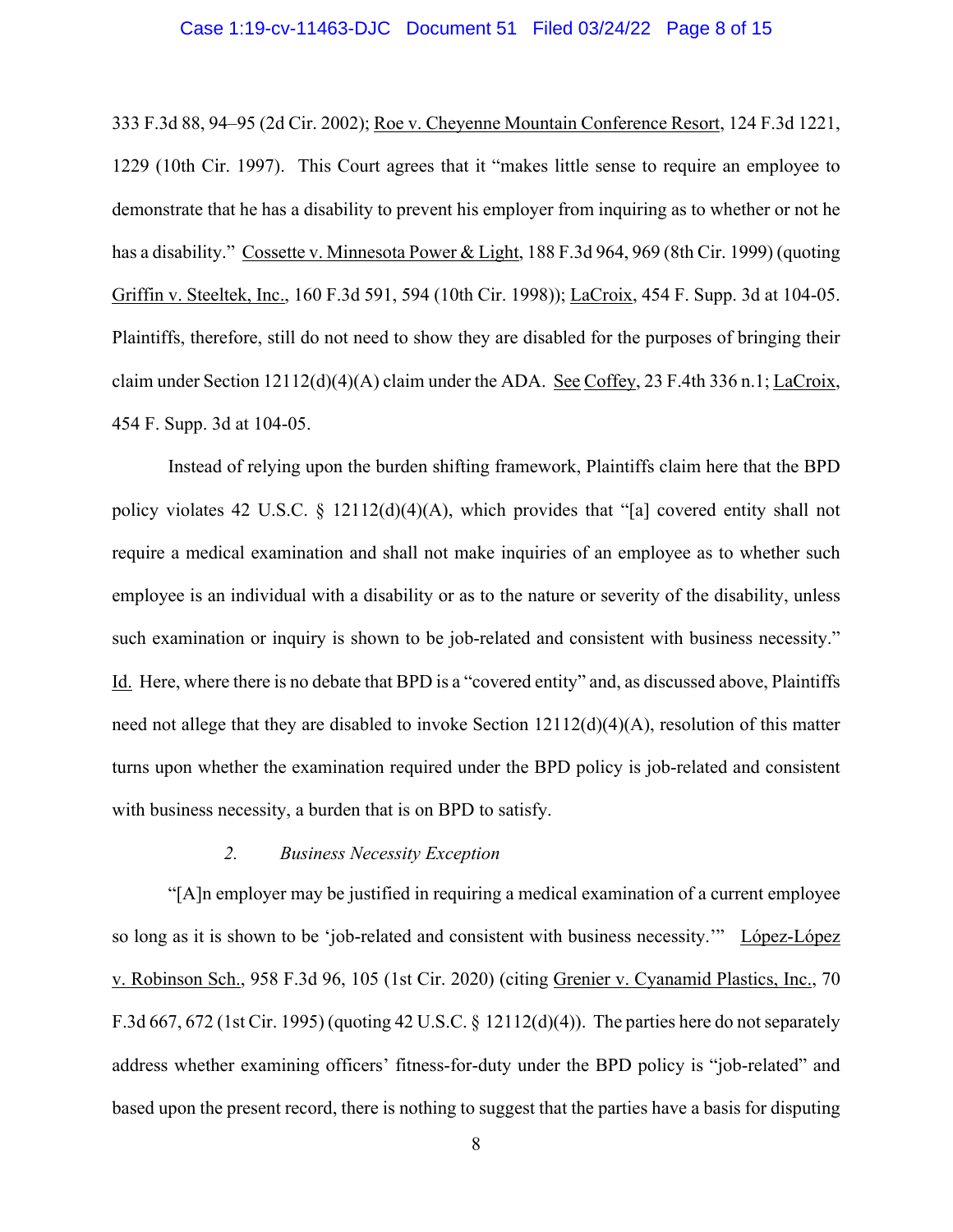#### Case 1:19-cv-11463-DJC Document 51 Filed 03/24/22 Page 9 of 15

that the examinations are arguably job related given the role that police officers play in ensuring public safety. D. 47-1 ¶ 18 (noting that job "places [BPD] officers in a unique situation of not only having to be physically fit, but also requires them to maintain the mental stamina to perform their job").

 Even accepting *arguendo* that the BPD blanket policy regarding examinations for officers returning from leave is job-related, BPD still must show that its examination requirement is consistent with business necessity. That is, BPD "bears the burden to show the asserted 'business necessity' is vital to the business and the request for a medical examination or inquiry is no broader or more intrusive than necessary." Thomas, 483 F.3d at 527 (citing Conroy, 333 F.3d at 97–98). "The business necessity standard is quite high, and is not [to be] confused with mere expediency." Conroy, 333 F.3d at 97 (alteration in original) (quoting Cripe v. City of San Jose, 261 F.3d 877, 890 (9th Cir. 2001)). "[A]n examination that is 'job-related' and 'consistent with business necessity' must, at minimum, be limited to an evaluation of the employee's condition only to the extent necessary under the circumstances to establish the employee's fitness for the work at issue." Tice v. Centre Area Transp. Auth., 247 F.3d 506, 515–19 (3d Cir. 2001) (concluding that postleave examination of bus driver was consistent with business necessity where the employee's condition had previously interfered with his ability to drive a bus, employer had received complaints about the employee's reckless driving, and the employee's own assessment of his condition formed the basis of the diagnosis from his personal physician). "[A] medical examination is job related and consistent with business necessity if the employer has a reasonable belief based on objective evidence that a medical condition will impair an employee's ability to perform essential job functions or that the employee will pose a threat due to a medical condition." Painter v. Ill. DOT, 715 Fed. Appx. 538, 540–41 (7th Cir. 2017) (citing EEOC, Enforcement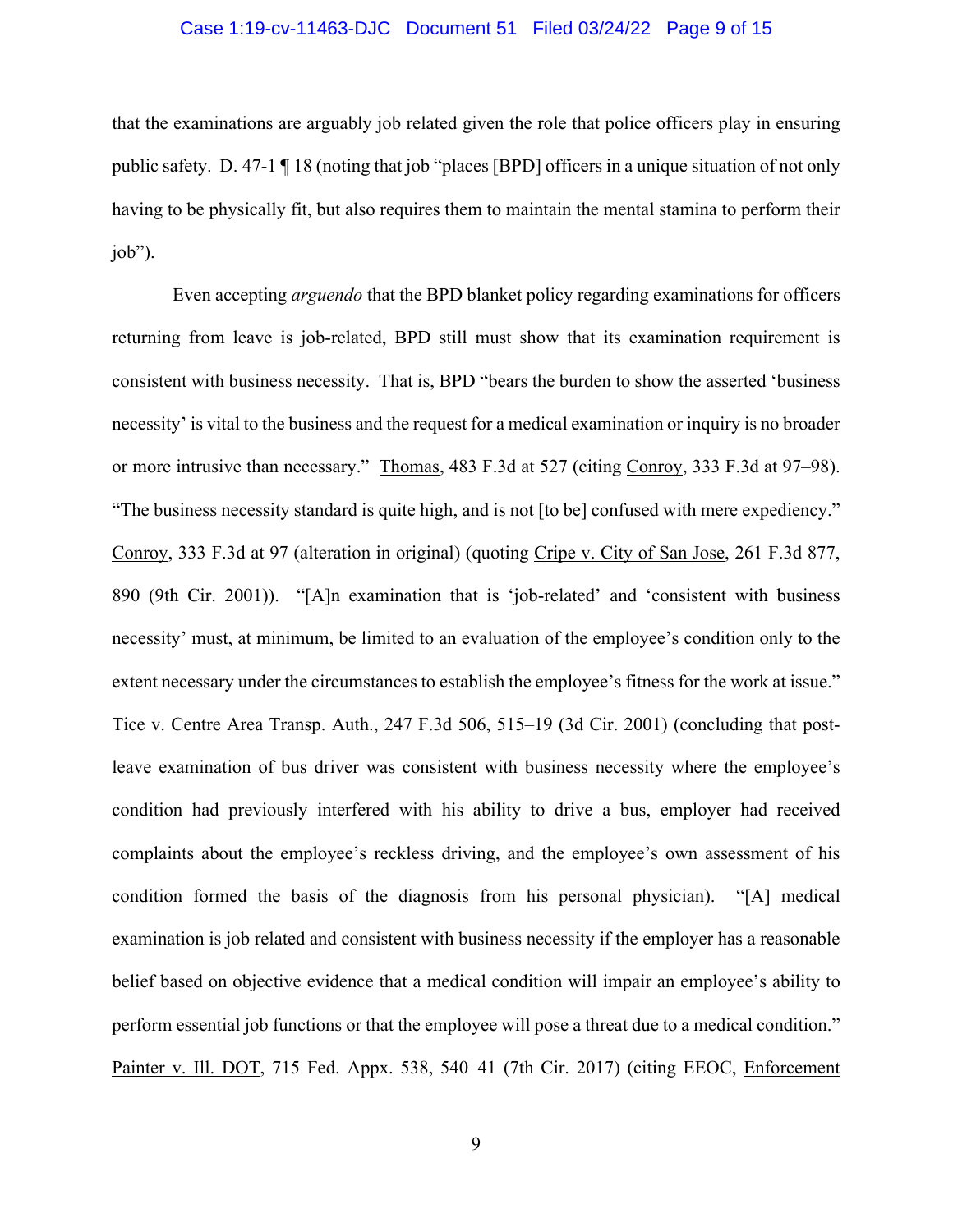#### Case 1:19-cv-11463-DJC Document 51 Filed 03/24/22 Page 10 of 15

Guidance on Disability-Related Inquiries and Medical Examinations of Employees under the ADA, (July 27, 2000), https://www.eeoc.gov/policy/docs/guidance-inquiries.html#6 last visited March 21, 2022) (concluding that examinations were job related and consistent with business necessity where the employer had received several complaints that the employee was aggressive and threatening toward co-workers); see Sullivan v. River Valley Sch. Dist., 197 F.3d 804, 811– 12 (6th Cir. 1999) (concluding that examinations satisfied the business necessity standard where the "[employee]'s behavior had given the school district reason to seek further information about his fitness for continued employment").

 BPD argues that it has a business necessity for requiring examinations prior to officers returning to work after an extended leave. D. 47 at 8–10; D. 47-1  $\P$  19 (asserting that "it is incumbent upon the department to complete an assessment of the individual's physical and mental well-being before returning the officer to active duty"). Police officers face "unique stressors" on the job, D. 47-1 ¶ 19, and BPD "needs to ensure that the officers assigned to its neighborhoods and those patrolling the streets are fully capable of performing the duties required of a police officer to the best of their abilities." Id. at  $\P$  17. Additionally, BPD argues that "[m]ental health issues are often overlooked and underreported," which, in the context of armed police officers, could have very serious consequences for the safety of officers and the public. See D. 47 at 9–10; D. 47-1 ¶ 17; D. 47-2 ¶ 9. "[T]here is no mechanism (beyond the BPD Evaluation process) to ensure that officers who have been exposed to serious mental or physical illness, combat—as well as a range of other extremely adverse conditions or situations—are properly assessed prior to returning to full duty." D. 47-2  $\P$  9.

According to Dr. Brown, BPD's policy "is based on medical evidence that indicates that separation from the workplace is very strongly associated with negative impacts on mental health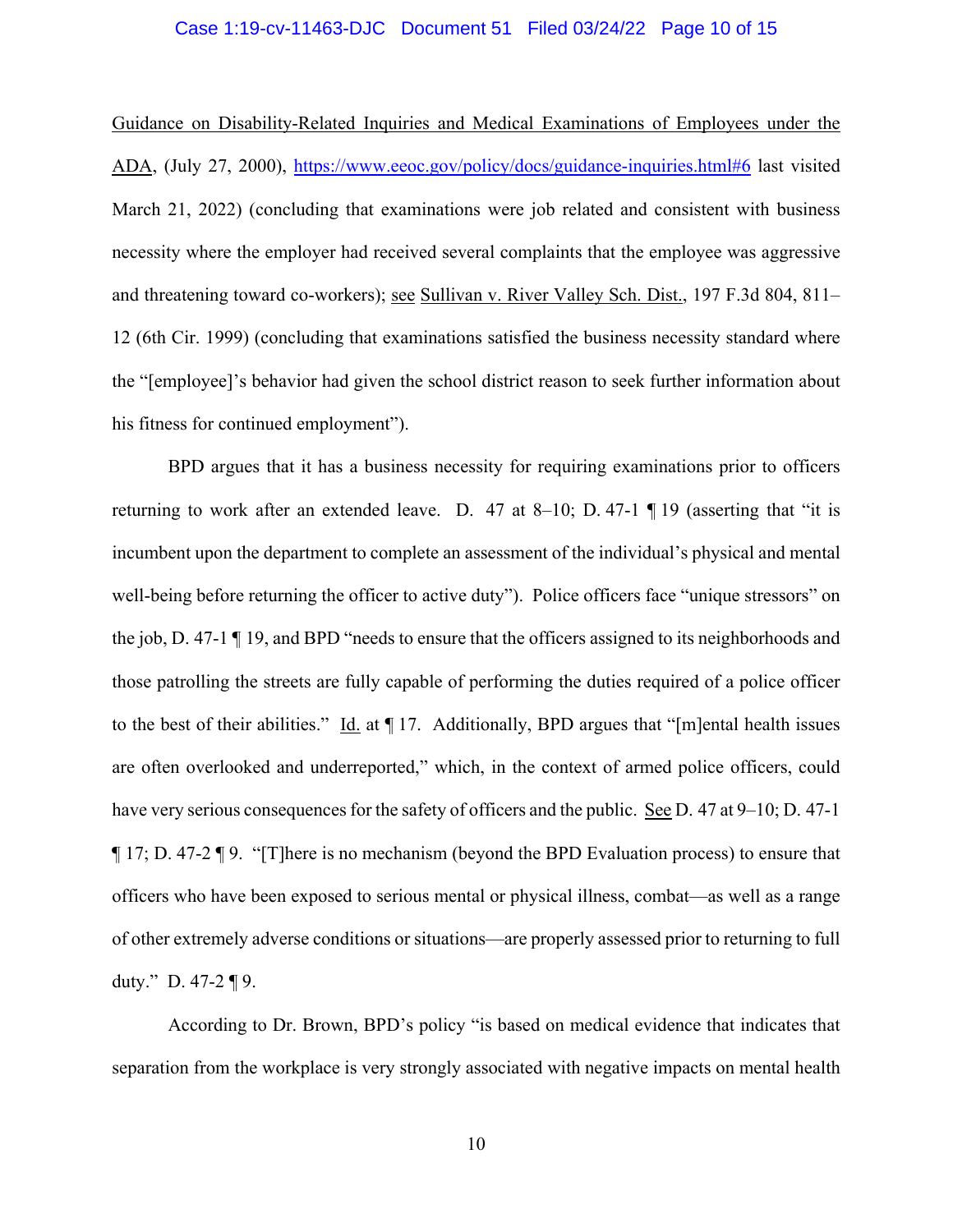#### Case 1:19-cv-11463-DJC Document 51 Filed 03/24/22 Page 11 of 15

and functionality." D. 47-2  $\P$  4 & n.1 (citing Greg P. Couser et al., Is Separation from the Workplace a Psychiatric Emergency? The Role of the Clinician and the Consultant, 51 PSYCHIATRIC ANNALS, 58 (2021), https://doi.org/10.3928/00485713-20210105-02 (last visited March 21, 2022) (hereinafter, "Separation from the Workplace")). Dr. Brown's "estimate[s] that 75% or more [of] officers characterize their absence from work as 'very stressful' or 'very challenging.' A significant percentage of officers would describe the impact of work absence [as being] as challenging or 'stressful' as the illness (or other circumstance) that caused the work absence." Id. at  $\P$  4. Dr. Brown further states that "the risks associated with functional decline among police officers entail not only the personal health and well-being of the individual police officer but also directly impact the health and well-being of the public." Id. at ¶ 8.

It is undisputed that police work requires that officers are physically and mentally fit. D. 41 at 10 (stating that "[t]he plaintiffs do not dispute that the BPD has a need to ensure each and every officer is fit to carry a weapon" (internal quotation marks omitted)). The Court, however, agrees with Plaintiffs that BPD has failed to establish business necessity to justify subjecting all officers to physical examination and/or psychological examination after three months and six months, respectively, when unrelated to an injury that caused the leave from the job. See id. BPD points to Brownfield v. City of Yakima, 612 F.3d 1140 (9th Cir. 2010) and Watson v. City of Miami Beach, 177 F.3d 932 (11th Cir. 1999) to support its position that its blanket policy regarding such post-leave examinations are job related and constitute a business necessity because, in the law enforcement context, "an employee's mental health, if left untended, may create a public safety hazard." D. 47 at 10. Unlike this case, however, Brownfield and Watson both involved fitnessfor-duty examinations of individual police officers whose conduct raised specific concerns about their particular abilities to perform their duties as police officers. See Brownfield, 612 F.3d at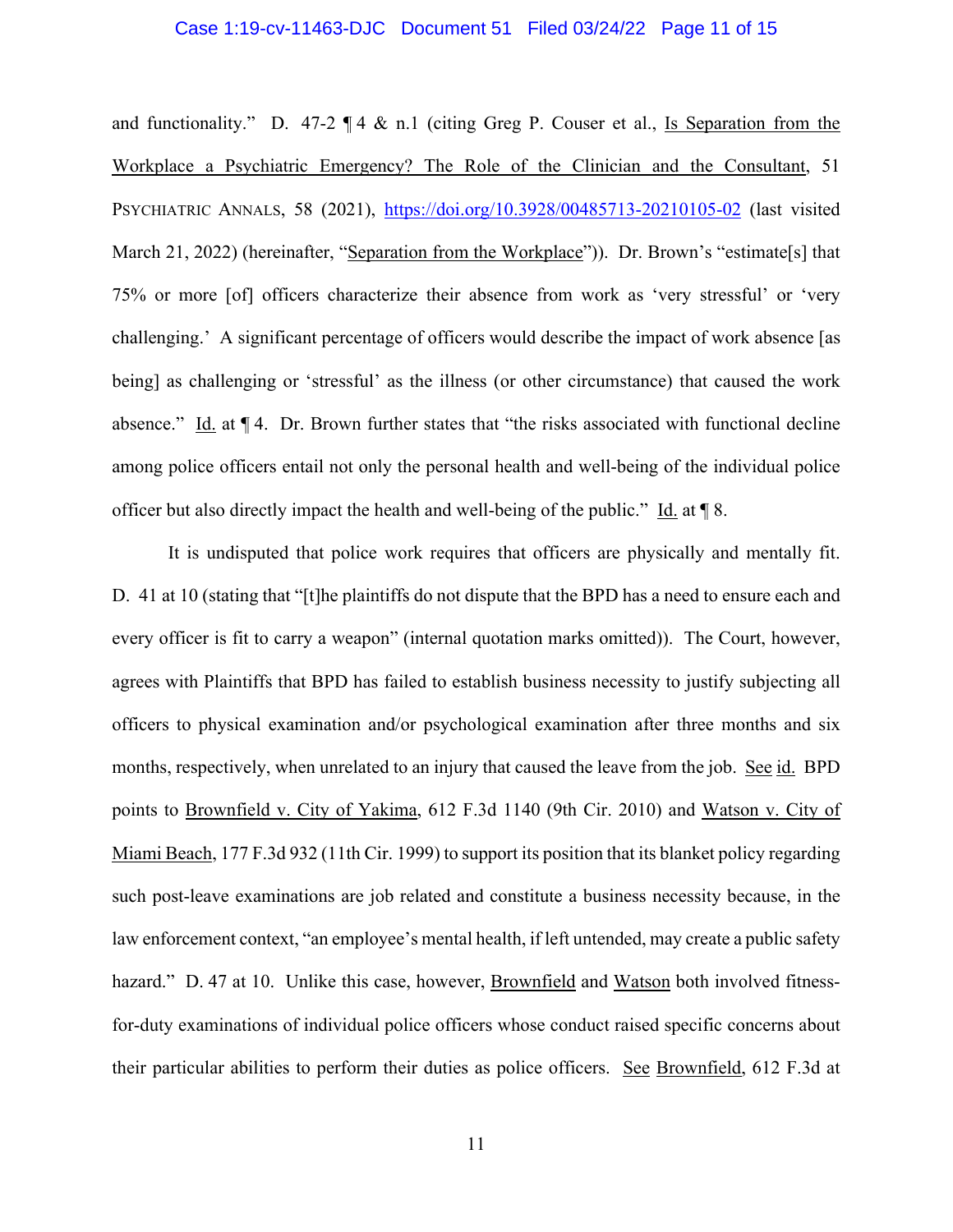#### Case 1:19-cv-11463-DJC Document 51 Filed 03/24/22 Page 12 of 15

1142, 1146–48 (stating that the officer repeatedly exhibiting "emotionally volatile behavior" formed "an objective, legitimate basis to doubt [his] ability to perform the duties of a police officer"); Watson, 177 F.3d at 935 (noting that where a police officer overacted many times and his colleagues had expressed concern he was paranoid, "[such] evidence showed the City had good cause for concern as to whether Watson was fit to be a police officer").

Unlike Brownfield and Watson, BPD's policy applies to all officers returning from an extended leave, D. 47-1 ¶¶ 14–15, even where there are no specific concerns about an individual's ability to perform their job duties, D. 41 at 22–23, 33 (stating that BPD required LaCroix and Payne-Callender to undergo psychological examinations even though there were no concerns about the officers' mental fitness), as there were in those cases. BPD's reliance on Brownfield and Watson, therefore, is unavailing. See Franklin v. City of Slidell, 936 F. Supp. 2d 691, 713 (E.D. La. 2013) (noting that "several circuit courts have indicated that[ ] the business necessity standard may be met *before an employee's work performance declines* if the employer is faced with 'significant evidence that could cause a reasonable person to inquire as to whether an employee is still capable of performing his job . . . [but] there must be genuine reason to doubt whether that employee can perform job-related functions'" (emphasis added in Franklin) (quoting Brownfield, 612 F.3d at 1146)).

Additionally, BPD has failed to present any evidence to establish that being on leave for three months or six months causes increased risk for physical and/or psychological conditions, respectively, that could negatively impact an officer's job performance. As noted above, BPD claims that its fitness-for-duty policy "is based on medical evidence that indicates that separation from the workplace is very strongly associated with negative impacts on mental health and functionality." D. 47-2 ¶ 4 & n.1 (citing Separation from the Workplace). The research BPD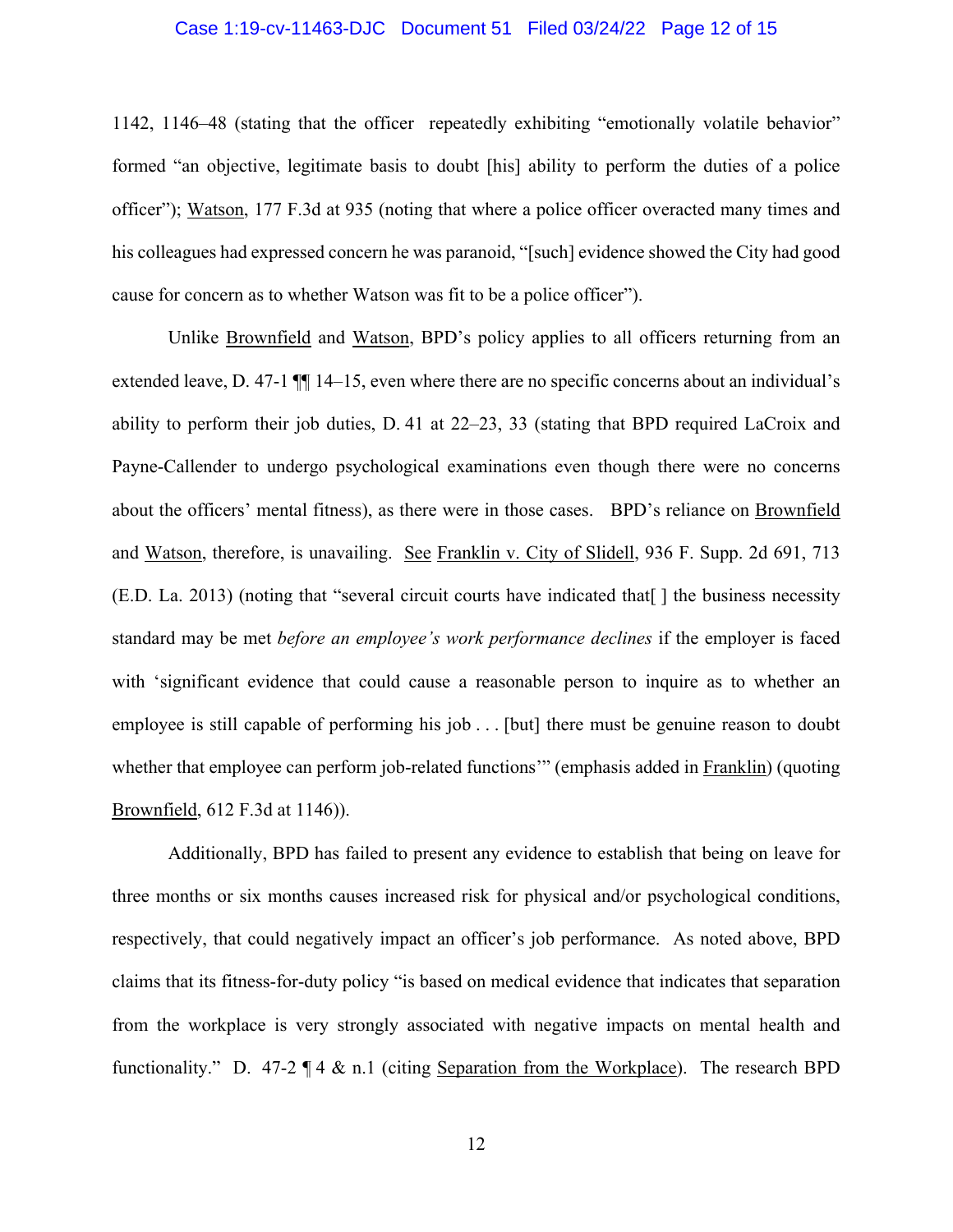#### Case 1:19-cv-11463-DJC Document 51 Filed 03/24/22 Page 13 of 15

cites, however, concerns negative health outcomes associated with being unemployed, not temporary workplace separation due to illness or injury, which is at issue here. See Separation from the Workplace at 58–60. Even if the Court were to credit Dr. Brown's brief summary of his own anecdotal observations about the negative psychological impact of extended leave, D. 47-2 ¶ 4, there is nothing in the record to explain why BPD requires examinations after three and six months of leave. That is, BPD has not shown a legal basis for the specific timing of the examinations at three months and six months and not some shorter or greater duration. Counsel for BPD asserted at the motion hearing that Dr. Brown's affidavit explains it is "industry standard" to conduct fitness-for-duty examinations at three and six months, but this is not supported by the record. Indeed, Dr. Brown's affidavit contains no reference to a standard schedule of post-leave examinations as to any industry, let alone law enforcement, or any factual basis for same. See D. 47-2.

Although BPD has an interest in ensuring that officers are fit to work, BPD has "fail[d] to demonstrate that it has reasonably defined the class affected by [its] policy." Port Authority, 283 F. Supp. 3d at 88. Similar to Port Authority, BPD, has not "offer[ed] any evidence showing that police officers who have been out on sick leave for more than [three or six months] would pose a safety risk or be unable to discharge their responsibilities when they return to work." Id. (citing Transp. Workers Union of Am., Loc. 100, AFL-CIO v. New York City Transit Auth., 341 F. Supp. 2d 432, 451 & n.90 (S.D.N.Y. 2004))); see Taylor v. City of Shreveport, No. CV 13-2227, 2016 WL 4468256, at \*4 (W.D. La. Aug. 24, 2016) (ruling that police department's policy requiring inquiry into an officer's condition after a few sick days was "broader than necessary" because the inquiry was "not triggered by a legitimate, non-discriminatory reason to doubt an officer's capacity perform his duties" (citing Pennsylvania State Troopers Ass'n v. Miller, 621 F. Supp. 2d 246, 257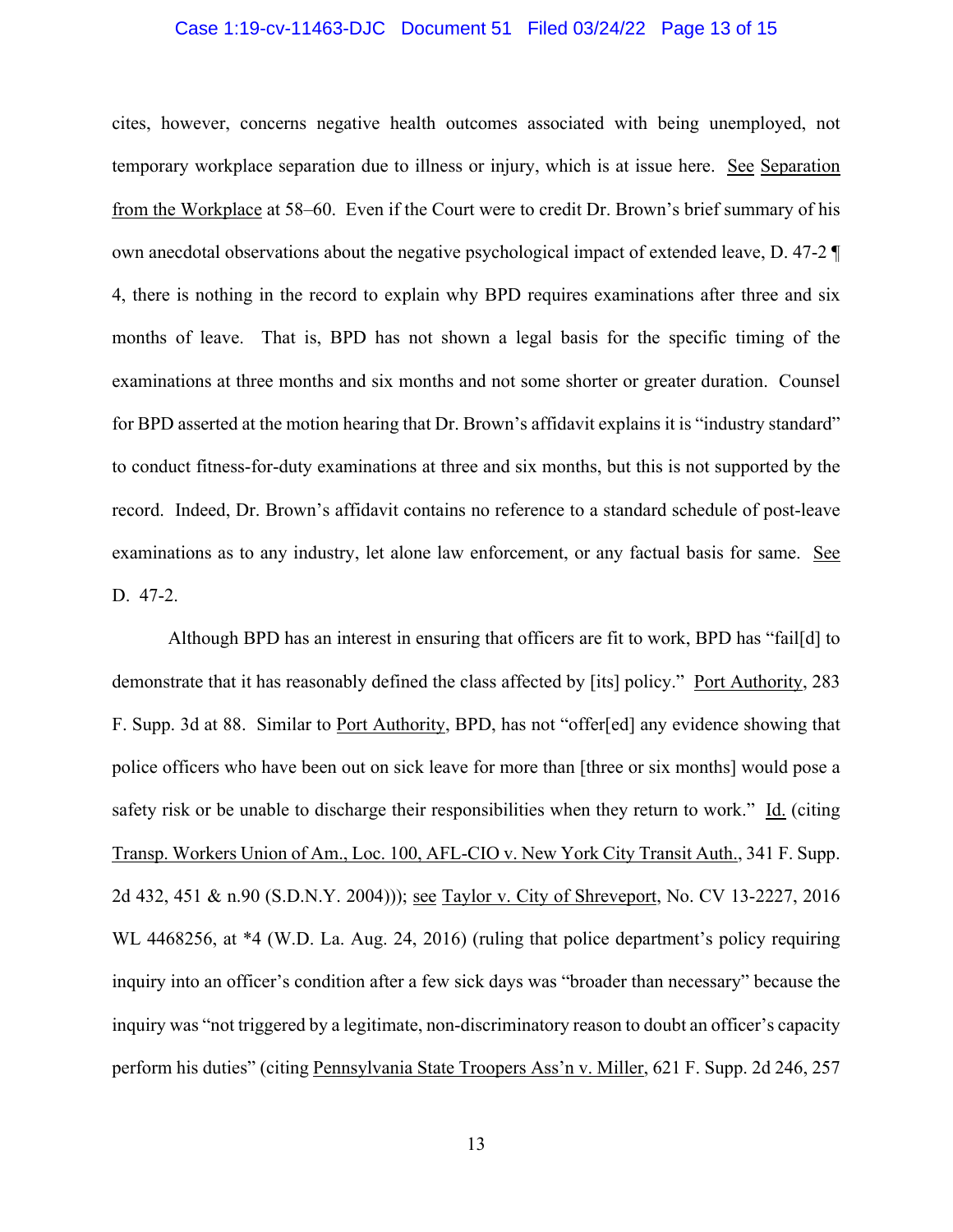#### Case 1:19-cv-11463-DJC Document 51 Filed 03/24/22 Page 14 of 15

(M.D. Pa. 2008))); Psak v. Bernhardt, No. CV 14-116 (RDM), 2020 WL 2849985, at \*23 (D.D.C. June 1, 2020) (denying police department's motion for summary judgment as to officer's medical inquiry claim under the Rehabilitation Act and noting that "inquiries or examinations should normally be related to the specific medical condition for which the employee took leave" (internal quotation marks omitted) (quoting Scott v. Napolitano, 717 F. Supp. 2d 1071, 1083 (S.D. Cal. 2010))). "[A]n employer may not use the employee's leave as a justification for making farranging disability-related inquiries." Psak, 2020 WL 2849985, at \*23 (quoting Scott, 717 F. Supp. 2d at 1083).

Indeed, "it may be proper for an employer to require an employee to undergo a medical examination after a medical absence of more than thirty days, but not necessarily." Macchiarella v. Indiana Harbor Belt R.R., No. 2:15-CV-7-PRC, 2016 WL 11605341, at \*8, \*12 (N.D. Ind. Nov. 7, 2016) (emphasis in original) (granting summary judgment for plaintiff on Section 12112(d)(4)(A) claim where the defendant had argued "that an extensive medical leave of absence qualifies as an objective basis for requiring a medical examination before the employee can resume job duties"). Similar to the defendant in Macchiarella, BPD "cites no case law supporting a blanket return-to-work medical examination policy that does not also incorporate an individualized assessment leading to a reasonable belief based on objective evidence that the employee cannot safely perform essential job functions or is a direct threat due to a medical condition." Id. (citing Wright, 798 F.3d at 523). Furthermore, BPD has not shown that subjecting an officer to a psychological examination with Dr. Brown, after they have already been cleared to work by their own physician and a BPD clinician, D. 47-1 at ¶ 15, constitutes a business necessity under the ADA. See Taylor, 2016 WL 4468256, at \*6 (stating that "the Court can find no vital interest in [the police department] needing to further test [an] officer" who has already been cleared for work).